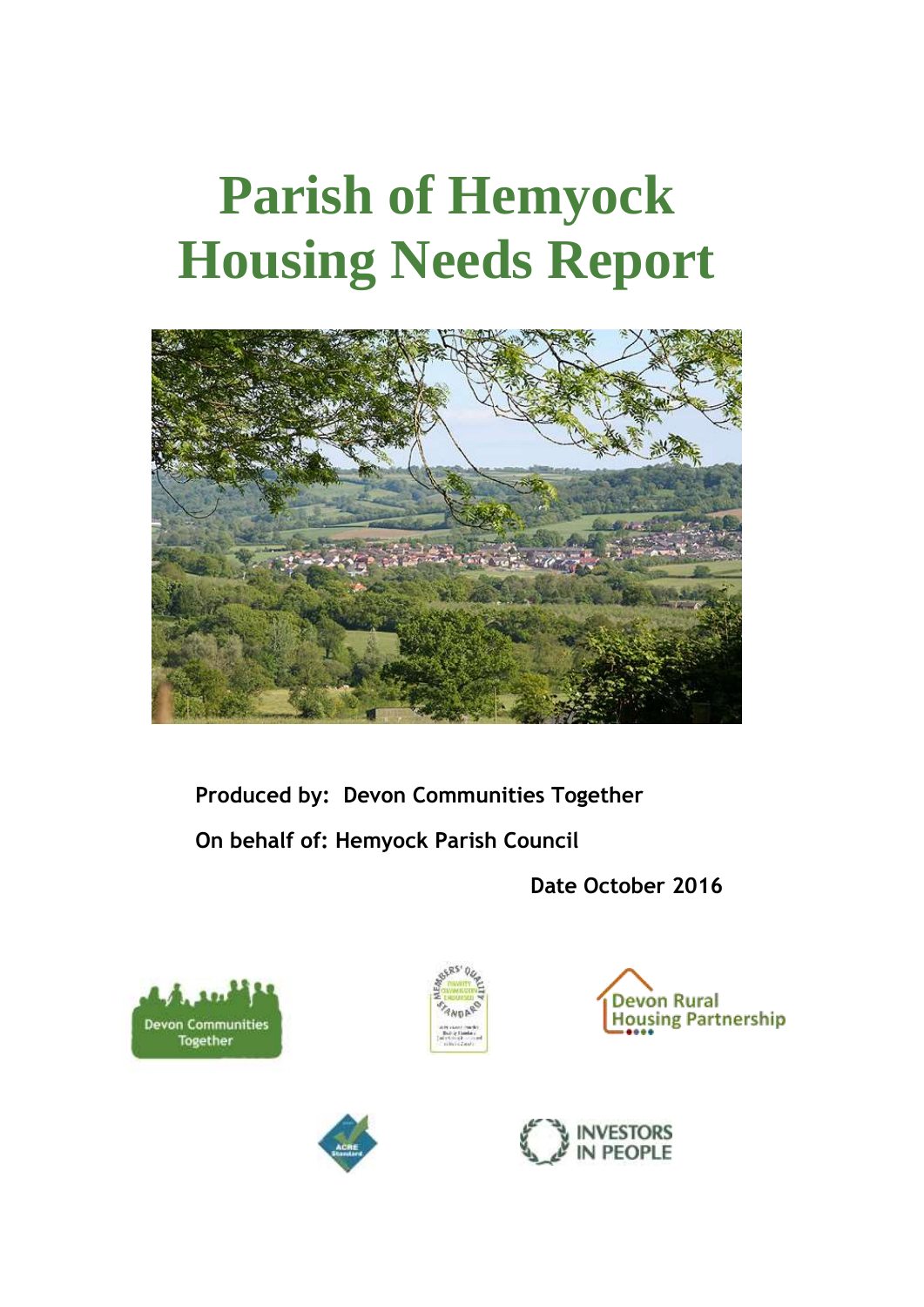## **Contents**

- **1. Executive Summary**
- **2. Aims of the Survey**
- **3. Survey History, Methodology and Response**
- **4. Introduction and Information about Hemyock**
- **5. General Survey Findings**
- **6. Housing Aspirations of Older People**
- **7. Assessment of those wishing to move home within next 5 years**
- **8. Assessment of Those in Need**
- **9. Conclusions – Future Housing Need for Hemyock**

Please note that this document is the intellectual property of the Devon Rural Housing Partnership. If this document is used by any organisation to support a development then a fee will be charged. Details of this fee can be obtained from the Rural Housing Enabler at Devon Communities Together.

> Devon Communities Together First Floor, 3 & 4 Cranmere Court Lustleigh Close Matford Business Park, Exeter. EX2 8PW Tel 01392 248919

www.devoncommunities.org.uk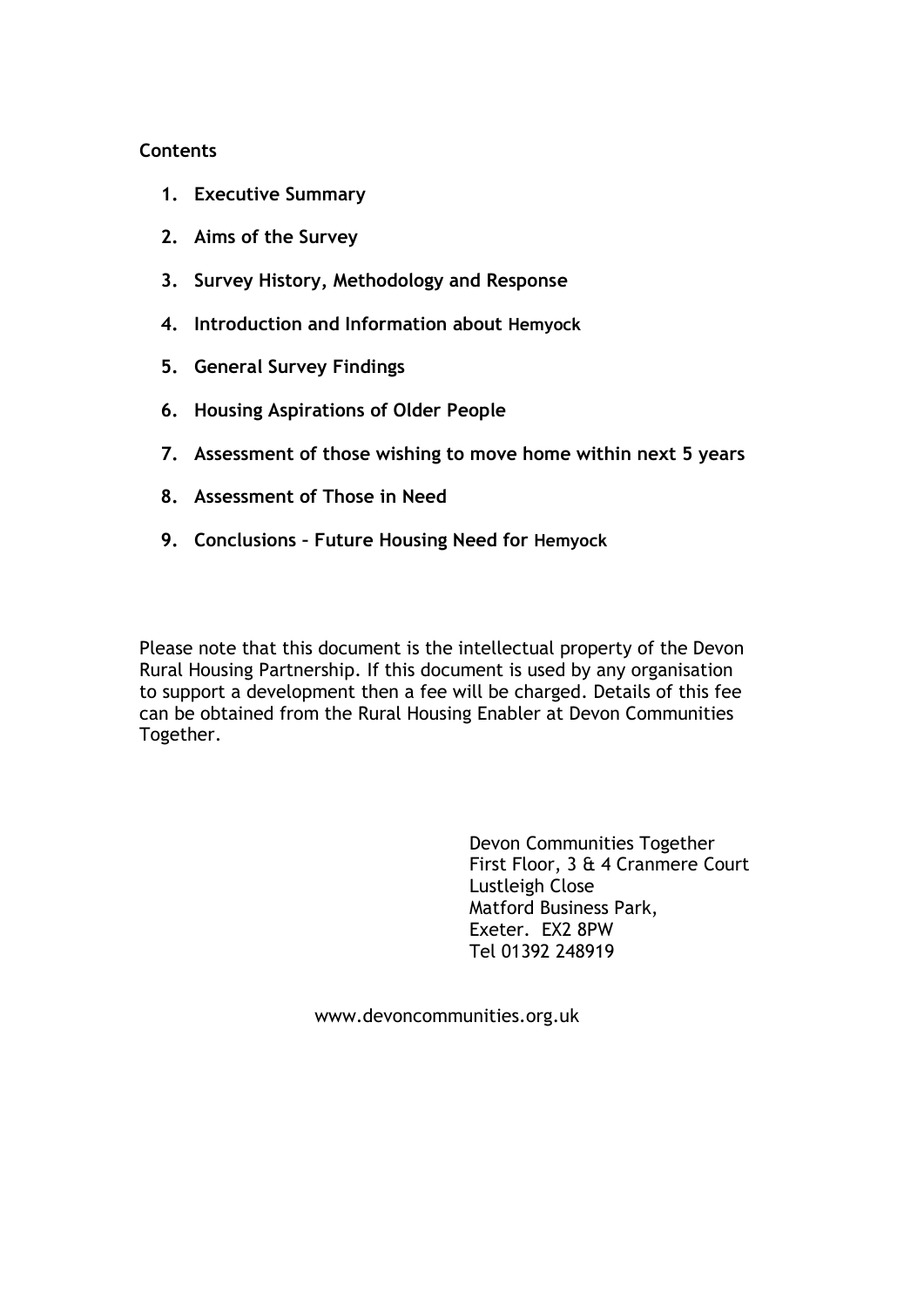# **1 Executive Summary**

# **Principal Conclusions**

The survey identified a local need for 26 affordable homes and 18 open market homes within the next 5 years.

# **Key findings**

# **Affordability**

- The survey found 20 households in housing need who could not afford to buy or rent on the open market.
- 6 additional replies were received by households on Devon Home Choice who had not completed the survey but were eligible for affordable housing in the village.

## **Tenure**

 22 of the households in need qualified for affordable rent, 4 may be able to afford a shared ownership property.

#### **Size of Property Required**

- 9 x 1 bedroom properties
- 12 x 2 bedroom properties
- 5 x 3 bedroom properties

# **Other Findings**

- The survey achieved its aim of identifying actual households in need. 1069 surveys were delivered and 287 survey forms were returned. The response rate was 27%.
- 63% of those who answered the question said they would be in favour of a small development of affordable housing for local people. 37% said they were against such a development. 46 households did not answer this question.
- 33% of those who answered the question said they would be in favour of a development of open market housing. 67% said they were against such a development. 48 households did not answer this question.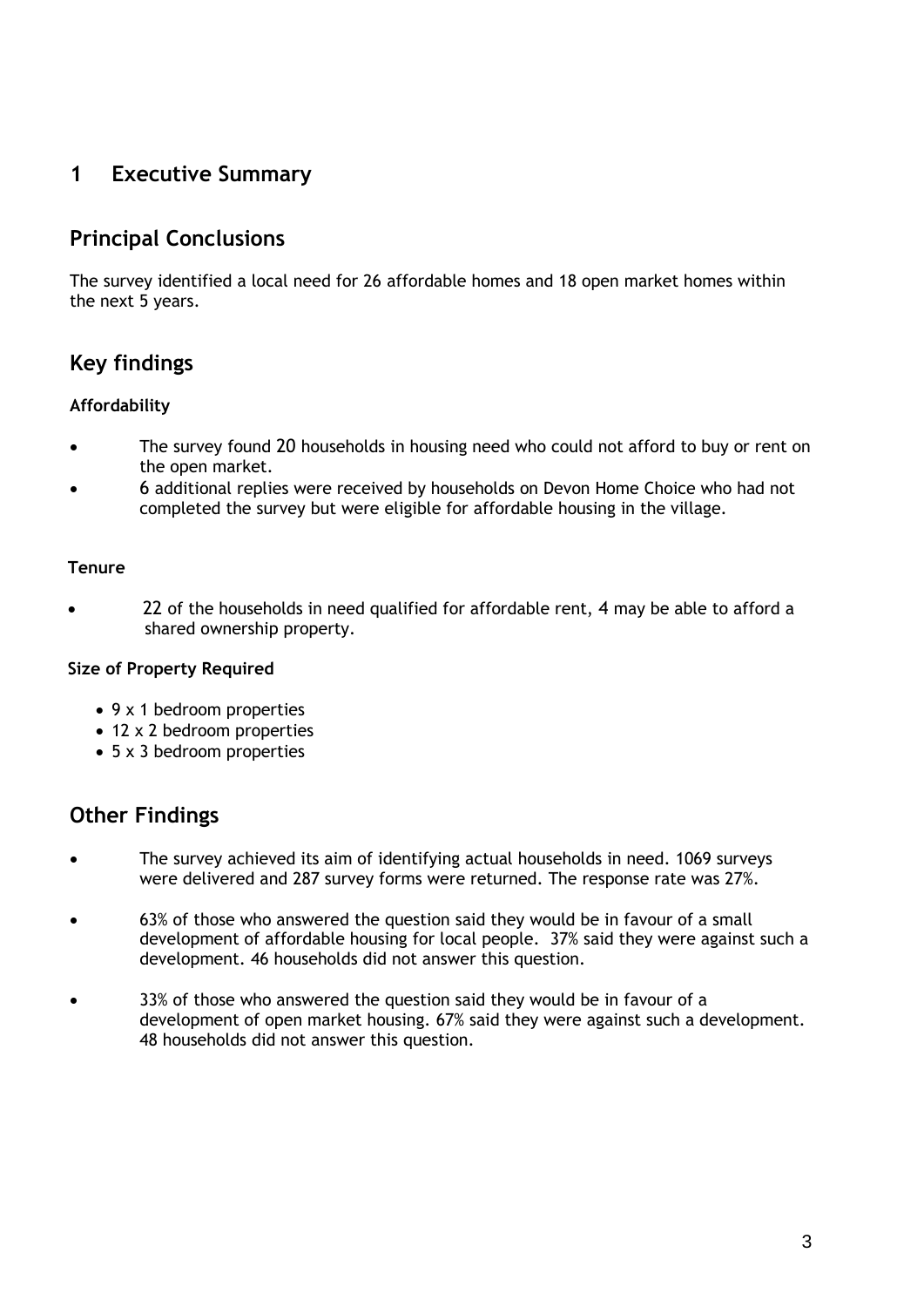# **2. Aims of the Survey**

- To investigate the housing need, tenure and size of homes required for local people in the parish, those wishing to return, and those who work in the town.
- To establish the general level of support for new homes in the town with an emphasis on homes for local people with housing needs.
- To establish the views of the whole community on future housing in the town.
- To assist the Parish Council and District Council with future planning for the town.

# **3. Survey history, methodology and response**

# **3.1 History**

Hemyock Parish Council decided to carry out a survey to assess the level of local housing need. The Rural Housing Enabler attended a Parish Council meeting on 6<sup>th</sup> April 2016 and it was agreed to proceed with the survey. Survey forms were finalised and 1069 forms were hand delivered to every household in the village. Parishioners were able to return the survey in a reply paid envelope. The deadline for the return of the survey was 5<sup>th</sup> October 2016.

# **3.2 Methodology**

The survey was carried out using a standard methodology approved by local planners. Background notes on the methodology can be obtained from the Rural Housing Enabler.

The survey form was in 3 parts. The first section asked a limited number of questions about the type of household and their views on housing. All residents were invited to respond to this part of the survey. The second section was aimed at parishioners aged over 55 to gauge the specific needs of older residents. The third part of the survey was designed to be completed by households who intend to move home within the next 5 years and wish to remain living in the village. Both those who have an affordable housing need and those who wish to buy on the open market were invited to complete this section of the form. A reminder was also sent to those on the Devon Home Choice register who did not complete a survey form.

# **3.3 Response**

- 287 surveys were returned, which is a response rate of 27% of all dwellings surveyed.
- The survey achieved its aim of identifying actual households in need. Out of the 287 returned surveys, 42 were returned with Part 3 completed.
- All but one of the respondents live in Hemyock or Clayhidon, the remaining respondent is from Dunkeswell.

It should be noted that whilst apparent inconsistencies in responses are followed up, the information given is taken at face value.

# **4. Introduction and Information about Hemyock**

# **4.1 Overview of Hemyock**

Hemyock and Clayhidon are situated in the Mid Devon District of Devon in the Culm Valley in the Blackdown Hills Area of Outstanding Natural Beauty.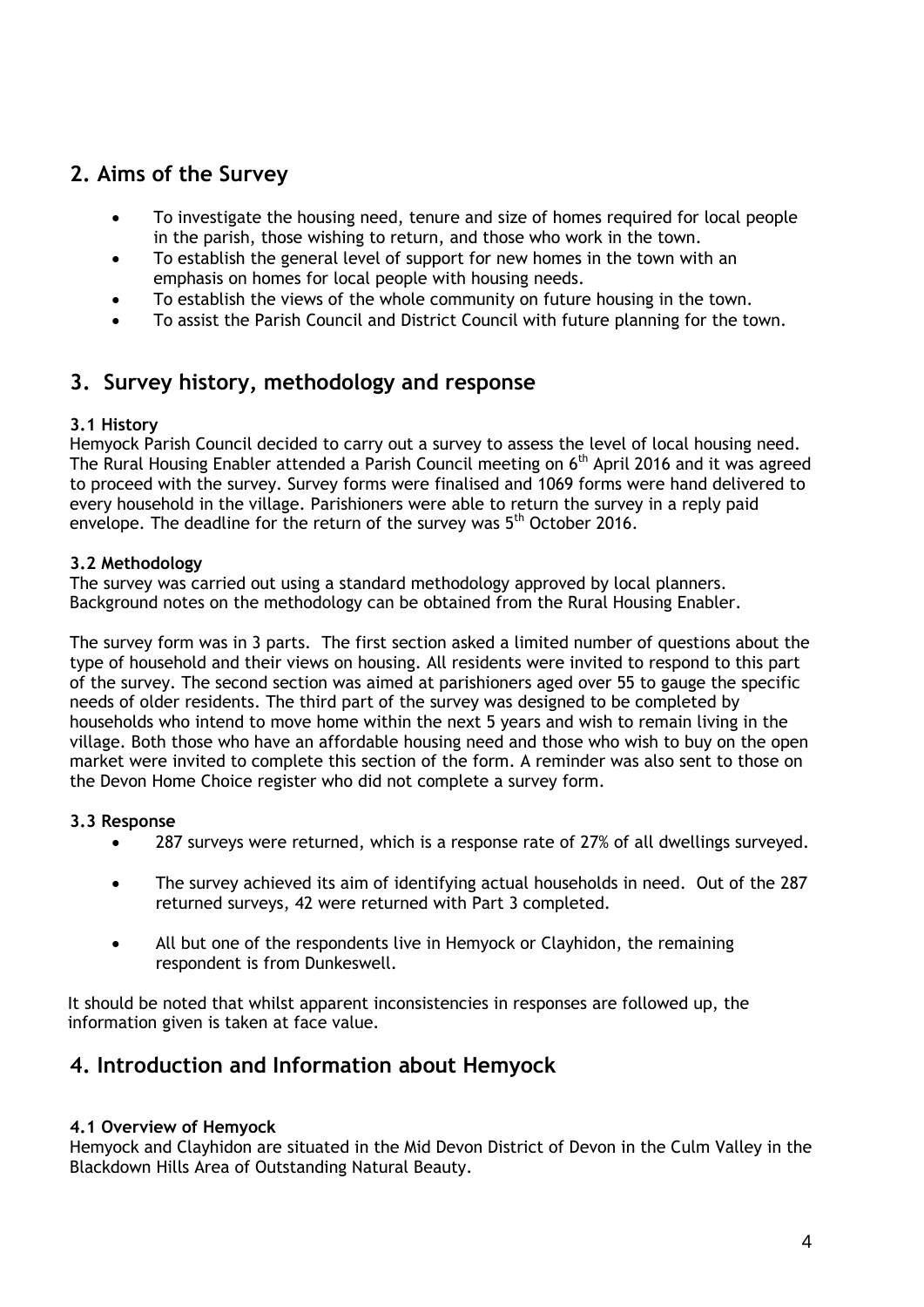Hemyock is a busy village with 2 churches, a village hall, primary and pre-school, GP surgery, two garages, two hairdressers, a pub, a convenience store, a Post Office and two playing fields. The village has a thriving social scene with many clubs and societies advertised on the Hemyock website. These include Brownies, Scouts, Cubs and Toddler groups for younger people, football, tennis, bowling and cricket clubs and many general interest groups for all ages such as WI, history, gardening and arts clubs. The village has a successful Community Land Trust which have already delivered a scheme of affordable housing in the village and are looking to provide more homes for local people.

Hemyock is located approximately 8 miles from the M5 motorway and has a daily bus service to the larger towns of Honiton and Taunton (not Sundays).

Clayhidon is a much smaller settlement located approximately 3 miles to the north east of Hemyock and has its own church, pub and village hall.

## **4.2 Population Figures**

In the 2011 census the usually resident population of Hemyock was recorded as 2163 in 928 households. The census also records that there were 42 dwellings which were empty properties, second homes or holiday lets.

The 2011 census records the usually resident population of Clayhidon as 473 in 209 households with 17 properties which are empty, second homes or holiday lets.

# **4.3 Council Tax Bandings**

A breakdown of Council Tax bandings in Table 1 shows that Hemyock has 214 properties (23% of all dwellings) in the lower two bandings out of a total of 927. These represent the entry level properties that people on lower incomes would be able to afford. This is less than a quarter of the total number of properties in the village but does show that there is some provision of cheaper housing in the village. However, Clayhidon has only 14 properties in Bands A and B out of 185 which is less than 8%. The majority of homes in Clayhidon fall under Bands E and F which are larger, more expensive properties.

#### **Table 1**

|                | <b>Band</b> | <b>Band B</b> | <b>Band C</b> | <b>Band D</b> | <b>Band</b> | Band I | <b>Band G</b> | Total |
|----------------|-------------|---------------|---------------|---------------|-------------|--------|---------------|-------|
| <b>Hemyock</b> | 101         | 113           | 245           | 197           | 143         | 101    | 27            | 927   |
| Clayhidon      |             |               | 10            | 35            | 55          | 55     |               | 185   |

#### **4.4 Property Prices and Rent**

In the last 2 years the Land Registry has recorded 56 property sales in the parish. The average price of properties whose value was shown was £236,576.<sup>1</sup>

At the time of writing the report there were 21 property listings on the Rightmove website. The cheapest house on the market was a 3 bedroom property for £165,000. There were only 3 houses for sale under £200,000. All of these properties are out of reach for first time buyers on average local incomes.

There was only one property advertised for private rent in Hemyock at the time of writing the report.

<sup>1</sup>  $1$  Rightmove website  $5/10/16$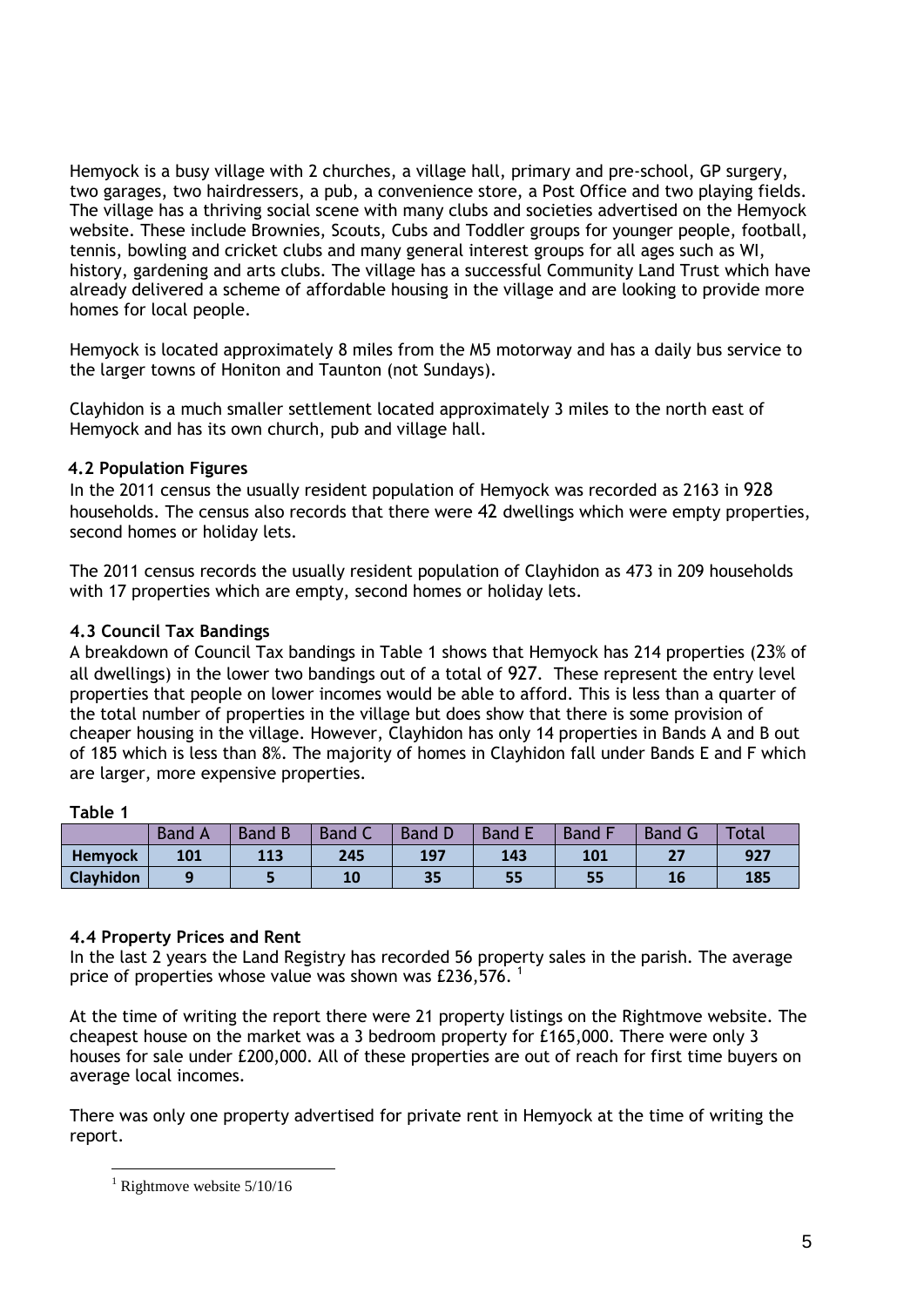To assess whether a household can afford to buy in the open market it is necessary to look at the cost of an entry level property in the local market. This is done by looking at sold house price data over the last 2 years and working out the lower quartile prices. In order to calculate average rents we compare information on local private rents gained from the housing needs survey with rents of properties currently on the market. From this information, we can establish typical rents to assess affordability. There were no one bedroom properties for rent on the open market at the time of writing this report therefore data has been taken from surrounding rural areas.

The figures used to assess affordability are set out in Table 2 below.

| L |  |
|---|--|
|---|--|

| <b>Size</b> | <b>Property price</b> | <b>Weekly rent</b> |
|-------------|-----------------------|--------------------|
| 1 bedroom   | £120,000              | £130               |
| 2 bedroom   | £160,000              | £140               |
| 3 bedroom   | £180,000              | £160               |

There are currently 71 council/housing association owned properties in Hemyock. These have been broken down by bedroom size and type in Table 3 below. 9 have been let since July 2014. Therefore lettings of current affordable housing stock will have little impact on future need figures.

#### **Table 3**

|               | bedroom              | 2 bedroom                                  | 3 bedroom  |
|---------------|----------------------|--------------------------------------------|------------|
| <b>Number</b> |                      | 42                                         |            |
| <b>Type</b>   | 4 flats, 8 bungalows | 12 flats, 8 houses, 22<br><b>bungalows</b> | All houses |

# **5. General Survey Findings**

# **5.1 In favour of a small local development of affordable housing**

Respondents were asked if they would be in favour of a small number of homes for local people being built if the need for affordable housing were proven. 63% of those answering the question said they would be in favour. 37% said they were against any development. It should be noted that 46 households did not respond to this question and 1 household stated it would depend on the percentage of affordable housing. Fig.1 below shows the breakdown.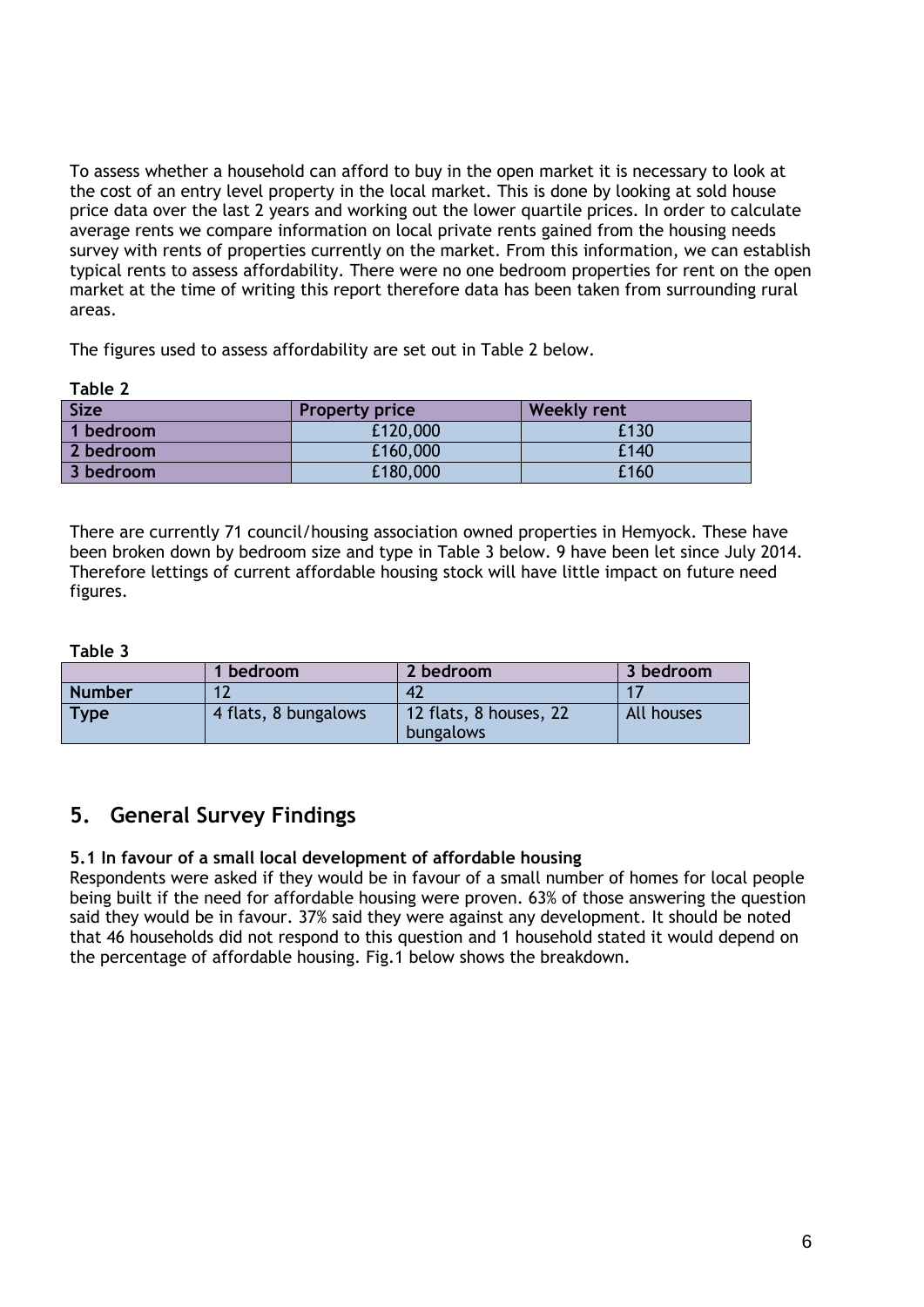

# **5.2 Support for open market development in the village**

Respondents were asked if they would support an open market housing development in the village. 33% of those answering the question said they would be in favour. 67% said they were against any development. It should be noted that 48 households did not respond to this question. Fig.2 below shows the breakdown.

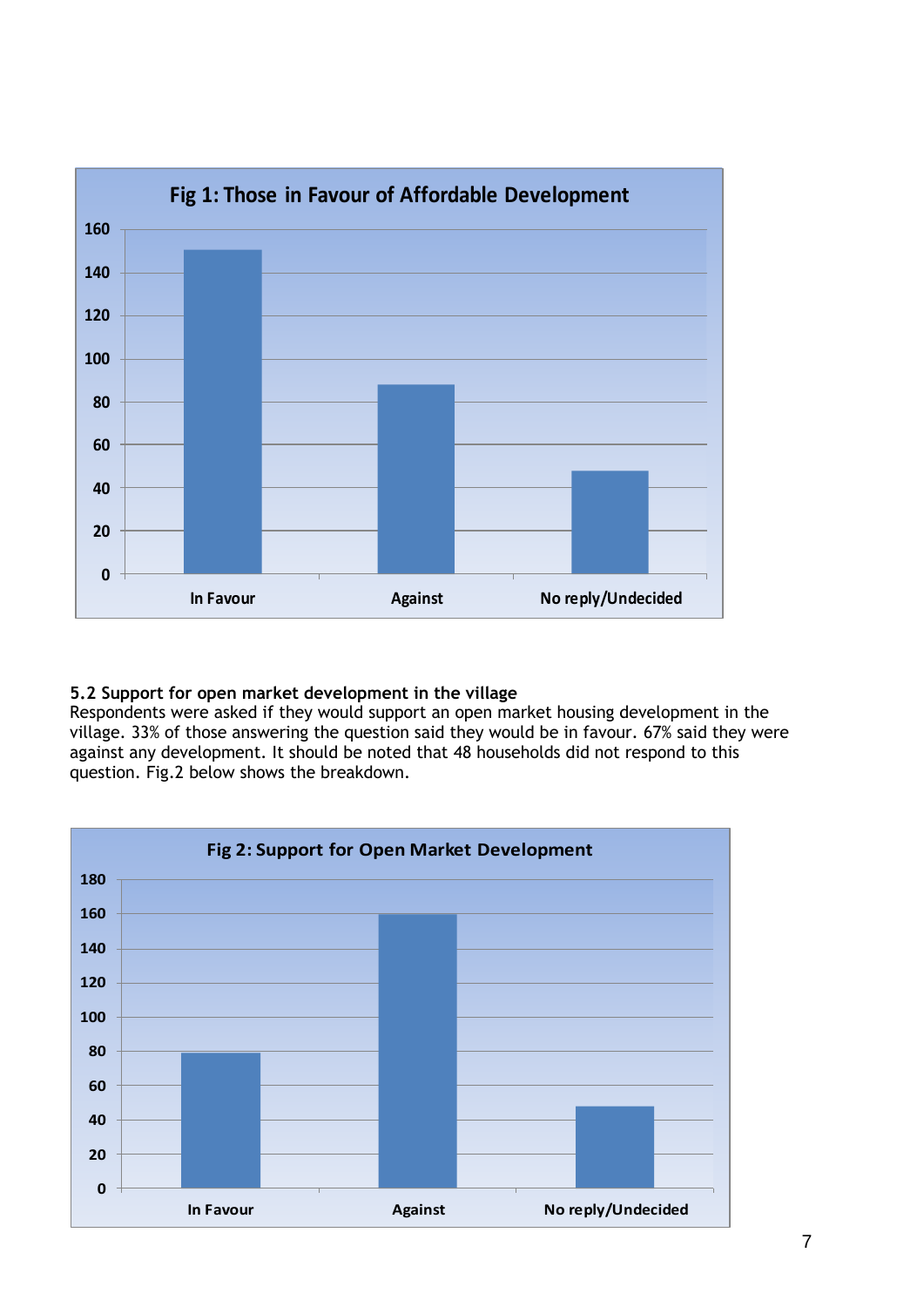## **5.3 Knowledge of people who have left village in last 5 years**

Respondents were asked if they knew of anybody who had had to leave the village in the last 5 years due to lack of suitable housing.

- 25 households replied that they did know of someone.
- 229 households replied that they did not.

#### **5.4 Current tenure**

All of the respondents provided details. 228 (79%) own their own home, 29 (10%) rent from a private landlord, 15 (5%) rent from a housing association, 10 (3%) live in a shared ownership property. The remaining 5 (2%) consists of 4 who live in housing tied to a job and 1 living with relatives. Figure 3 below shows the breakdown of tenure.



#### **5.5 Main or second home**

None of the responders were second home owners.

#### **5.6 Parish of Residence**

Respondents were asked which parish they lived in.

- 242 live in Hemyock
- 42 live in Clayhidon
- 3 did not answer this question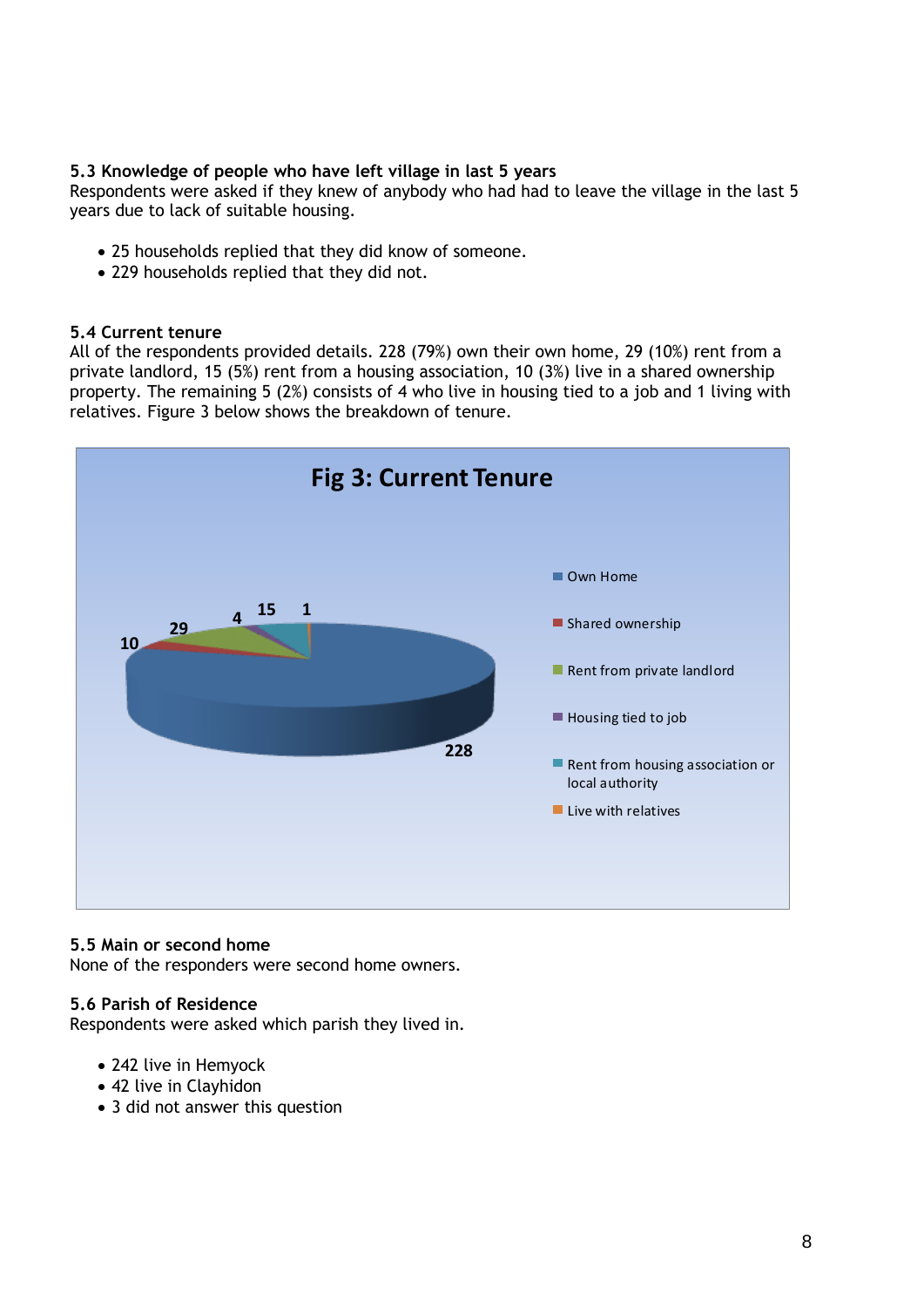This is in line with the numbers of households in the two villages according to the 2011 Census with 81% of households in the Census figures living in Hemyock and 84% of survey respondents residing there.

## **5.7 Number of bedrooms in current home**

Respondents were asked how many bedrooms their current home has. The replies are shown in Table 4 below.

**Table 4**

| Number of bedrooms |  |      |
|--------------------|--|------|
| <b>Respondents</b> |  | ست ا |

#### **5.8 Future plans**

Respondents were asked whether they intended to move home within the next 5 years.

- 39 households stated they did intend to move within the next 5 years
- 231 households stated they did not intend to move within the next 5 years
- 17 households did not answer this question

#### **5.9 Community Land Trusts (CLTs)**

Respondents were asked whether they would consider becoming a member of the local CLT.

26 households expressed an interest in becoming a member of the CLT.

#### **5.10 General comments**

Respondents were asked for their comments on housing in Hemyock and Clayhidon. 156 comments were received. These will be made available to the Parish Council on a separate document for ease.

# **6. Housing needs and aspirations of older residents**

Part 2 of the questionnaire was directed at residents over the age of 55. The number of people over the age of 55 is set to rise significantly across the UK over the next 20 years. In 2014 the Office for National Statistics published population projections for the next 20 years. These figures show that between 2014 and 2034 the percentage of people over the age of 55 will have increased by 23% across Devon and by 24% in Mid Devon during that period.

290 people answered Part 2 of the survey from 186 households with at least one member over the age of 55. This makes up 65% of the total respondents.

#### **6.1 Age of Respondents to Part 2 survey**

Respondents were asked to give their age in 10 year bands. As can be seen in Table 5 below, the majority of individuals who replied (78%) were aged between 55 and 75.

**Table 5**

| Age Group     | $ 55 - 65 $ | $66 - 75$ | 76-85 | Over 85 |
|---------------|-------------|-----------|-------|---------|
| <b>Number</b> |             |           |       |         |

#### **6.2 Future Housing Plans**

Households were asked about their future housing plans.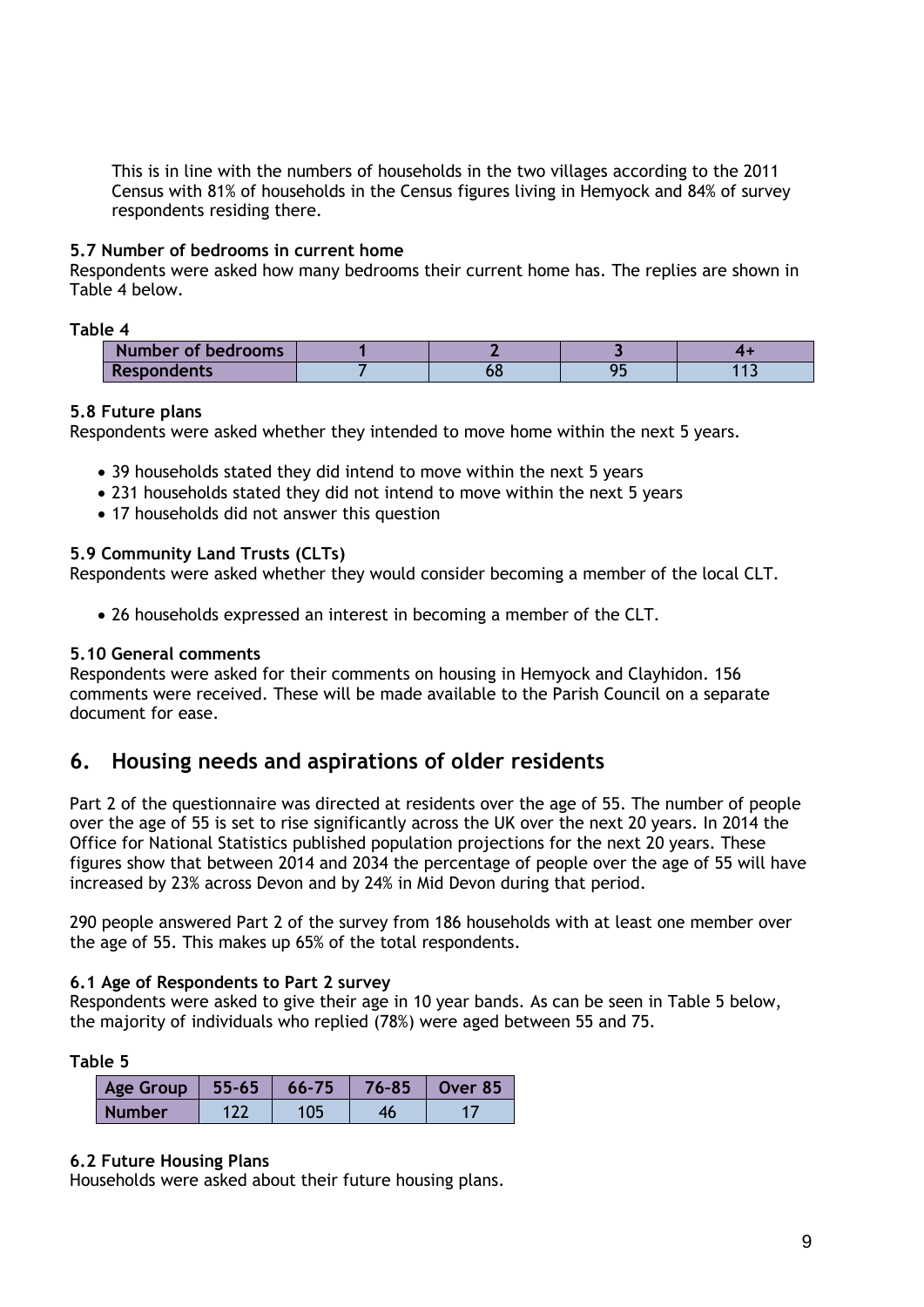- 31 households plan to move within the next five years. Of these, 19 would like to remain in Hemyock.
- 13 further households expect to move after five years.
- 141 have no plans to move at the moment.
- 1 respondent was undecided.

#### **6.3 Adaptations**

Respondents were asked whether their current home is adaptable to meet changing needs.

- 132 replied yes
- 45 replied no

#### **6.4 Type of Accommodation preferred by older persons**

Older households were asked what type of accommodation they may need in the future. The majority preferred a home better suited to their needs but not designed for older people. Preferences are shown in Table 6 below.

#### **Table 6**

| Type of Accommodation Preferred by Older Persons                           |  |  |
|----------------------------------------------------------------------------|--|--|
| Home better suited to needs but not specifically designed for older people |  |  |
| Home specially designed for older people                                   |  |  |
| Sheltered                                                                  |  |  |
| Residential / nursing home                                                 |  |  |

#### **6.5 What reasons would be most important when choosing a new home**

Older households were asked to give the three most important considerations when choosing their next home. The results are shown in Figure 4 below. The most popular reason is need to downsize to a more manageable home followed by proximity to shops and amenities.

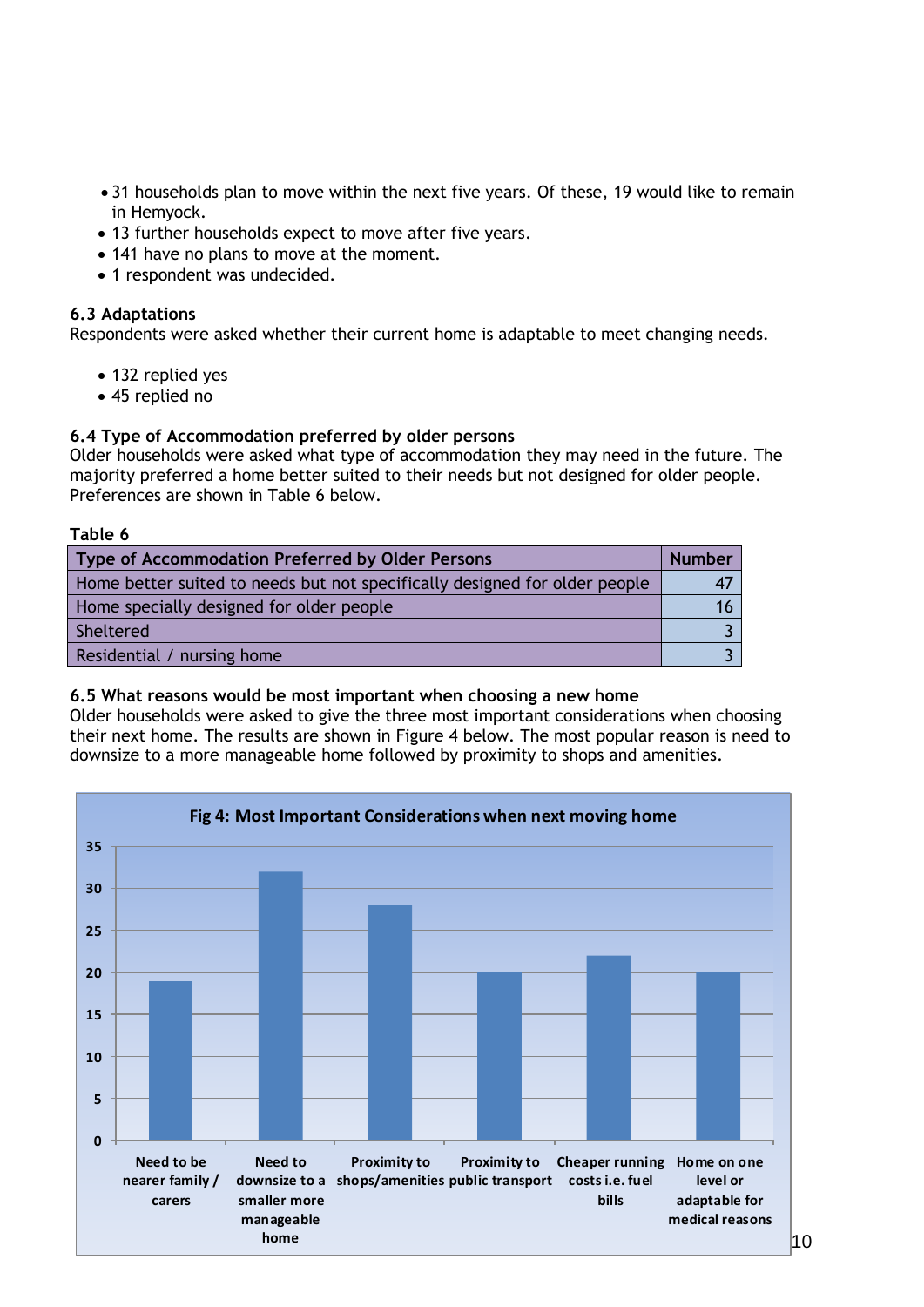## **6.6 Conclusion – Older Persons Needs**

The older persons' survey shows that the majority of households (76%) have no plans to move home. However, the parish does have a number of older households who wish to downsize to smaller accommodation that is easier to maintain and is close to amenities and support.

7 of these households would be eligible for affordable housing. The remaining 12 households would require open market housing. Small open market bungalows, flats and houses can be built, however, developers who build open market homes do not usually attach any kind of local connection covenant as this reduces the value of the homes. This means that any open market properties cannot be guaranteed for local people.

Meeting the housing needs of this group of people should be given further consideration.

# **7. Assessment of those wishing to move to a new home in Hemyock within the next 5 years**

Part 3 of the survey was aimed at those who expect to need to move home within the next 5 years and remain in the parish. It asked questions regarding size and make-up of the new household, local connection and financial circumstances. This information helps to identify the number of households that are eligible for both open market and affordable housing in the parish and the size, tenure and type of homes required.

41 households indicated a need to move within the next 5 years in Part 1. However 42 completed Part 3 of the survey. The needs of all 42 of these households have been included in this section of the survey.

#### **7.1 Minimum bedroom requirement**

Respondents were asked the minimum number of bedrooms they would require in their new home. Table 7 below shows the breakdown. It should be noted that there are criteria relating to affordable housing that set the number of bedrooms that a household are eligible for based on the number of adults and children in that household.

| Table 7   |           |           |           |
|-----------|-----------|-----------|-----------|
| 1 bedroom | 2 bedroom | 3 bedroom | 4 bedroom |
|           |           |           |           |

#### **7.2 Timescales for moving**

Households completing this part of the form were asked to identify when they would need to move. They could give more than one reason.

- 10 households indicated a current need to move.
- 14 households indicated a need to move within the next 1-3 years.
- 17 households indicated a need to move within the next 5 years.
- 1 household did not specify a timescale

#### **7.3 Housing tenure**

Respondents were asked what type of accommodation they would consider moving to. The results are shown in table 8 below. Respondents could choose more than one option.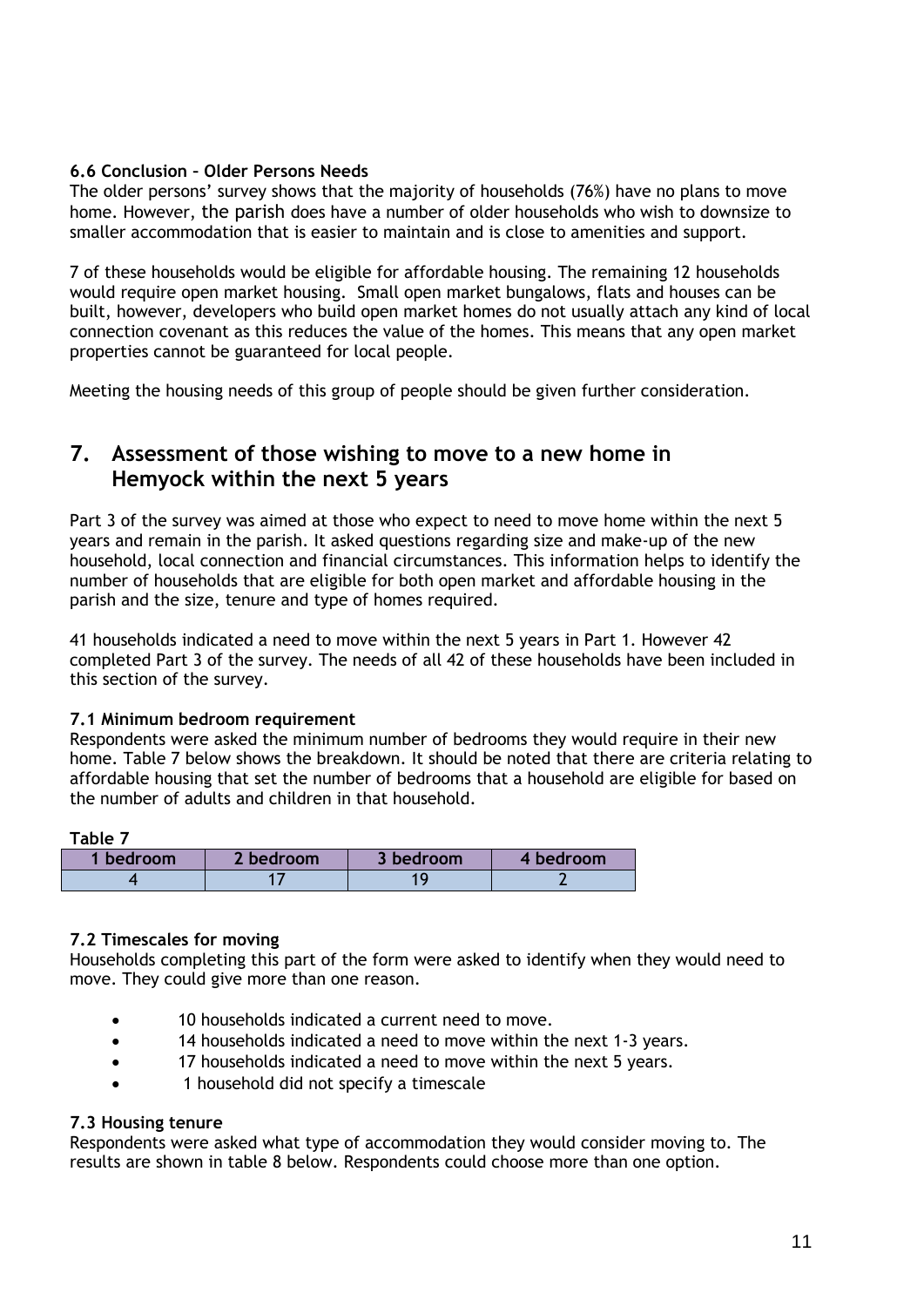**Table 8**

| <b>Shared</b><br>ownership/ rent<br>equity | Affordable/Social   Affordable   Open | self-build | market<br>self-build | Discounted   Starter<br>market | home | <b>Open</b><br>market |
|--------------------------------------------|---------------------------------------|------------|----------------------|--------------------------------|------|-----------------------|
|                                            |                                       |            |                      |                                |      |                       |

Most people would like to buy their own home, either under discounted sale including shared ownership and starter homes or on the open market.

#### **7.4 Preferred Accommodation Type**

Respondents were asked what type of property they would like to move to. They could choose more than one option. The replies are as below:-

- 4 households would be interested in a flat
- 28 households would be interested in a house
- 17 households would be interested in a bungalow

#### **7.5 Self-build opportunities**

Respondents were asked if they would be interested in self-building, either as an individual or part of a group. 9 households declared an interest in building their own home. Respondents could tick more than one box.

- 8 households were interested in an individual self-build
- 4 households were interested in a group self-build

As self-building is a very popular option at the moment and is being encouraged by local and central government, this may be something for the Parish Council to consider further.

#### **7.6 Reasons for moving**

Respondents were asked why they wished to move home. They could tick more than one box.

Table 9 shows why households need to move

## **Table 9**

| Reason for wishing to move                            | No of respondents |
|-------------------------------------------------------|-------------------|
| Need to move to a home with more bedrooms             | 11                |
| Need to downsize to a home with fewer bedrooms        | 8                 |
| Need to move for health/mobility reasons              | 10                |
| Will be leaving home and do not expect to be able to  |                   |
| rent or buy privately                                 |                   |
| Private tenancy ending                                |                   |
| Struggling to afford current home                     | 6                 |
| Home is in poor condition                             |                   |
| Want to purchase own home                             | 5                 |
| Other (wanting to move from flat to house and wanting |                   |
| to leave shared house)                                |                   |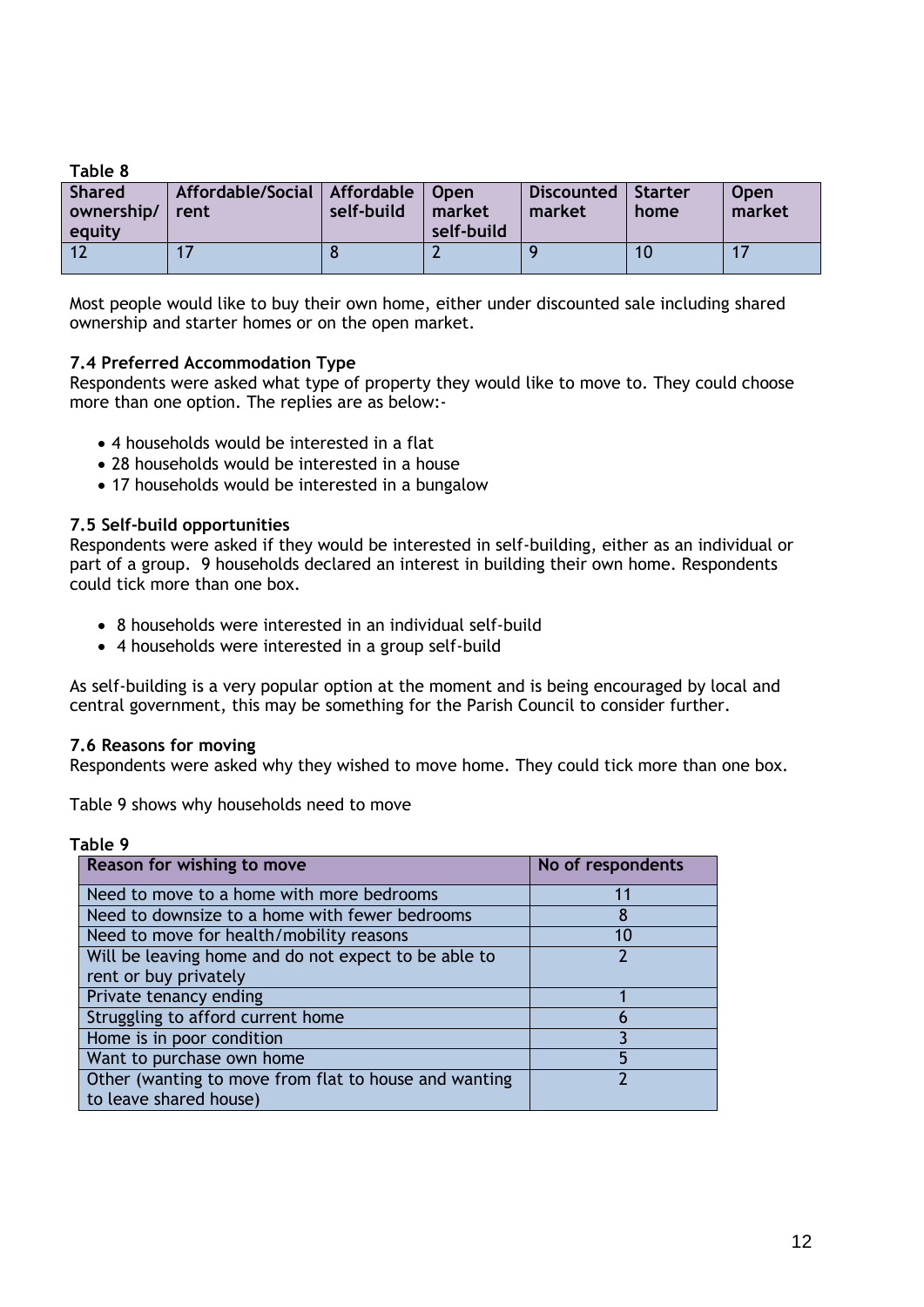## **7.7 Budget for new home**

Respondents who wished to purchase a home were asked about their budget. Table 10 below shows the breakdown of replies. **Table 10**

| ו מטוכ וט |                        |                        |                          |                        |              |
|-----------|------------------------|------------------------|--------------------------|------------------------|--------------|
| £100,000  | £150,000 -<br>£200,000 | £200,000 -<br>£250,000 | $E250.000 -$<br>£300,000 | £300,000 -<br>£350,000 | $£350,000 +$ |
|           |                        |                        |                          |                        |              |

# **8. Assessment of those in affordable housing need**

This section of the survey looks at the number of households who would qualify for an affordable home in the village, based on their household income and savings.

All 42 of the households which expressed a need to move within the next 5 years and remain in Hemyock or Clayhidon have been assessed and 20 have been excluded for the following reasons:-

- 16 stated they could afford open market housing and did not want affordable housing.
- 3 gave insufficient details to assess their eligibility for affordable housing
- 1 had just purchased a new home and was about to move

This leaves 22 households which will be assessed for affordable housing.

#### **8.1 Local Connection**

In order to qualify for affordable housing, respondents must have a local connection to Mid Devon. The definition of local connection for Mid Devon District Council is set out below:

a) residents or a household including someone living or working in a parish or nearby parish currently in overcrowded or otherwise unacceptable accommodation.

b) newly formed households with a person living or working in the parish or nearby parish. c) households including a retired or disabled person who has lived or worked in the parish or nearby parish for a total of 5 years or more, and

d) former residents of the parish or nearby parish with strong local connections;

All households met the local connection.

#### **8.2 Housing Options**

The housing options available to the 22 households in need are now given consideration.

Respondents provided information on income and savings which allows an assessment of what the household can afford to pay for their accommodation. These incomes are shown in Figure 5 below.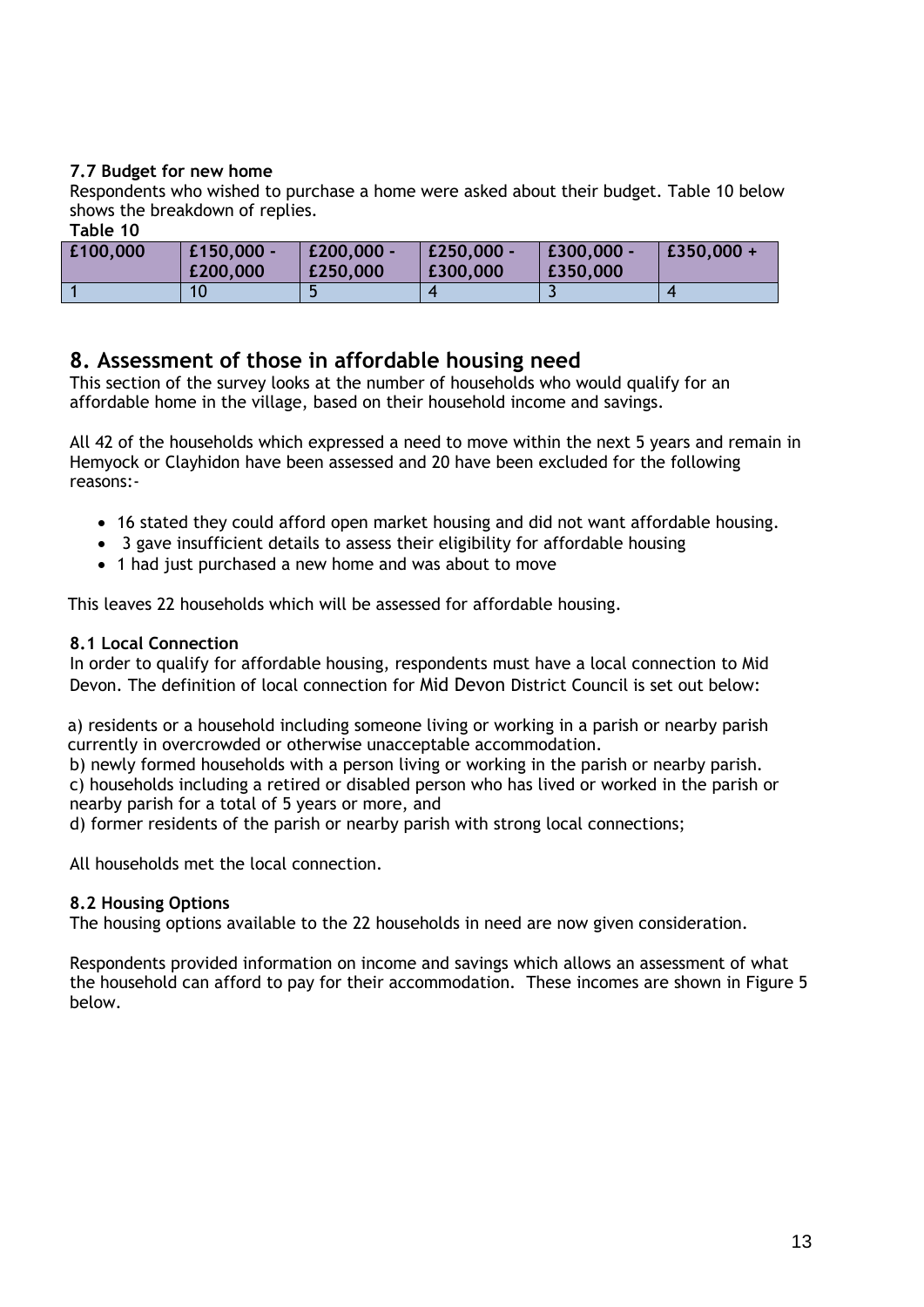

Given the financial circumstances of the households in need 2 can afford market rent so have been excluded from the final figures.

Of the remaining 20 households, 4 may be able to afford a shared ownership home but the other 16 would require affordable rented housing.

The survey also asked households who had a housing need which type of housing they were interested in. Respondents could give more than one option. The responses are listed in Table 11 below.

| rable 11                |                   |
|-------------------------|-------------------|
| Type of housing         | <b>Interested</b> |
| Shared ownership/equity | 10                |
| Affordable rented       | 15                |
| Affordable self-build   |                   |
| Open market self-build  |                   |
| Discounted market sale  |                   |
| Starter home            |                   |

# **8.3 Other evidence of housing need**

**Table 11**

As well as this survey other evidence of housing need should be considered. The housing waiting list or register for Devon is called Devon Home Choice. Applicants are given a banding from A to E depending on their level of need. There are 44 households resident in Hemyock or Clayhidon registered on Devon Home Choice. Details are set out below.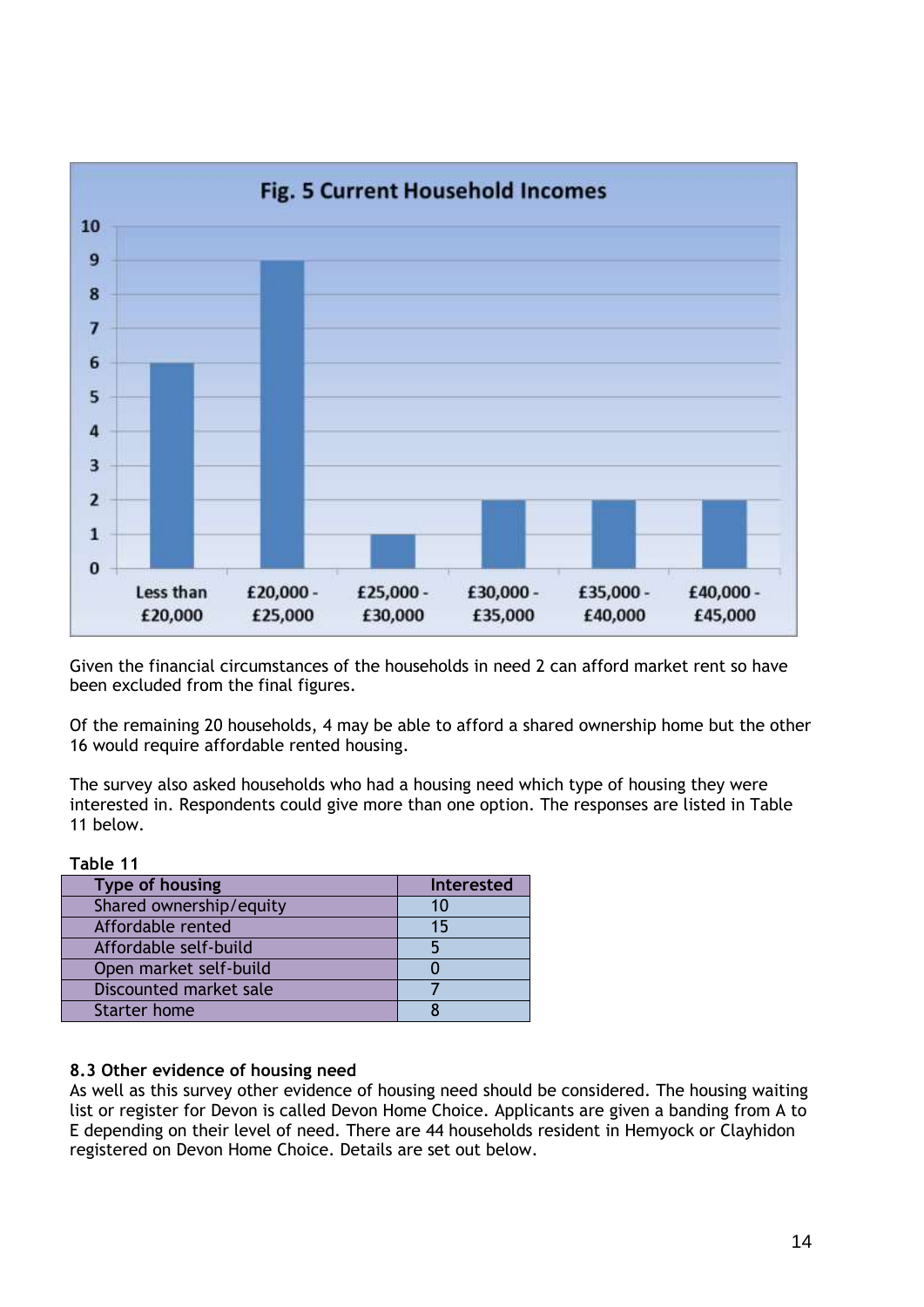#### **Table 12**

| Devon Home Choice band   | bed | 2 bed | 3 bed | 4 bed | Total |
|--------------------------|-----|-------|-------|-------|-------|
| Band A (Emergency need)  |     |       |       |       |       |
| Band B (High)            |     |       |       |       |       |
| Band C (Medium)          |     |       |       |       |       |
| Band D (Low)             |     |       |       |       |       |
| Band E (No Housing Need) |     |       |       |       | 29    |
| Total                    |     | 20    |       |       |       |

Only 13 of the households who are registered on Devon Home Choice completed the survey. Due to this apparent disparity, all those who are registered with Devon Home Choice and living within the parish were contacted separately by letter and a further 6 positive replies were received. These have been added to the final numbers, giving a total need of 27. 3 letters were returned as the addressee had moved but had obviously not updated their Devon Home Choice details.

Respondents who were not registered with Devon Home Choice but needed affordable housing were asked why they were not registered. 5 replied and the reasons are shown below.

- 2 stated they had not heard of it.
- 1 stated the form was too long and complicated.
- 1 cited a lack of affordable housing in the village.
- 1 stated they didn't need to move for a while.

#### **8.4 Housing Mix**

The suggested mix of housing is shown in Table 13 below. This takes account of the family makeup as declared on the survey form and the type of housing required.

#### **Table 13**

| Type of Property                          | <b>Affordable</b><br>Rent | <b>Shared</b><br>Ownership | <b>Totals</b> |
|-------------------------------------------|---------------------------|----------------------------|---------------|
| 1 or 2 bedroom property for single people |                           |                            |               |
| 1 or 2 bedroom property for couples       |                           |                            |               |
| 2 bedroom property for families           |                           |                            |               |
| 3 bedroom property for families           |                           |                            |               |
| <b>Totals</b>                             | つつ                        |                            |               |

2 households require a property adapted for a wheelchair and 3 households require level access.

# **9. Conclusion - Future Housing Need for Hemyock**

Overall, it must be remembered that this Housing Needs Survey represents a snapshot in time. Personal circumstances are constantly evolving. Any provision of affordable housing, would, by necessity, need to take account of this. However, given the level of response to the survey, and in spite of the potential for circumstances to change, the Parish Council can feel confident in the results of this survey. The survey has identified a need in the near future for 26 units of affordable housing and 18 units of open market housing.